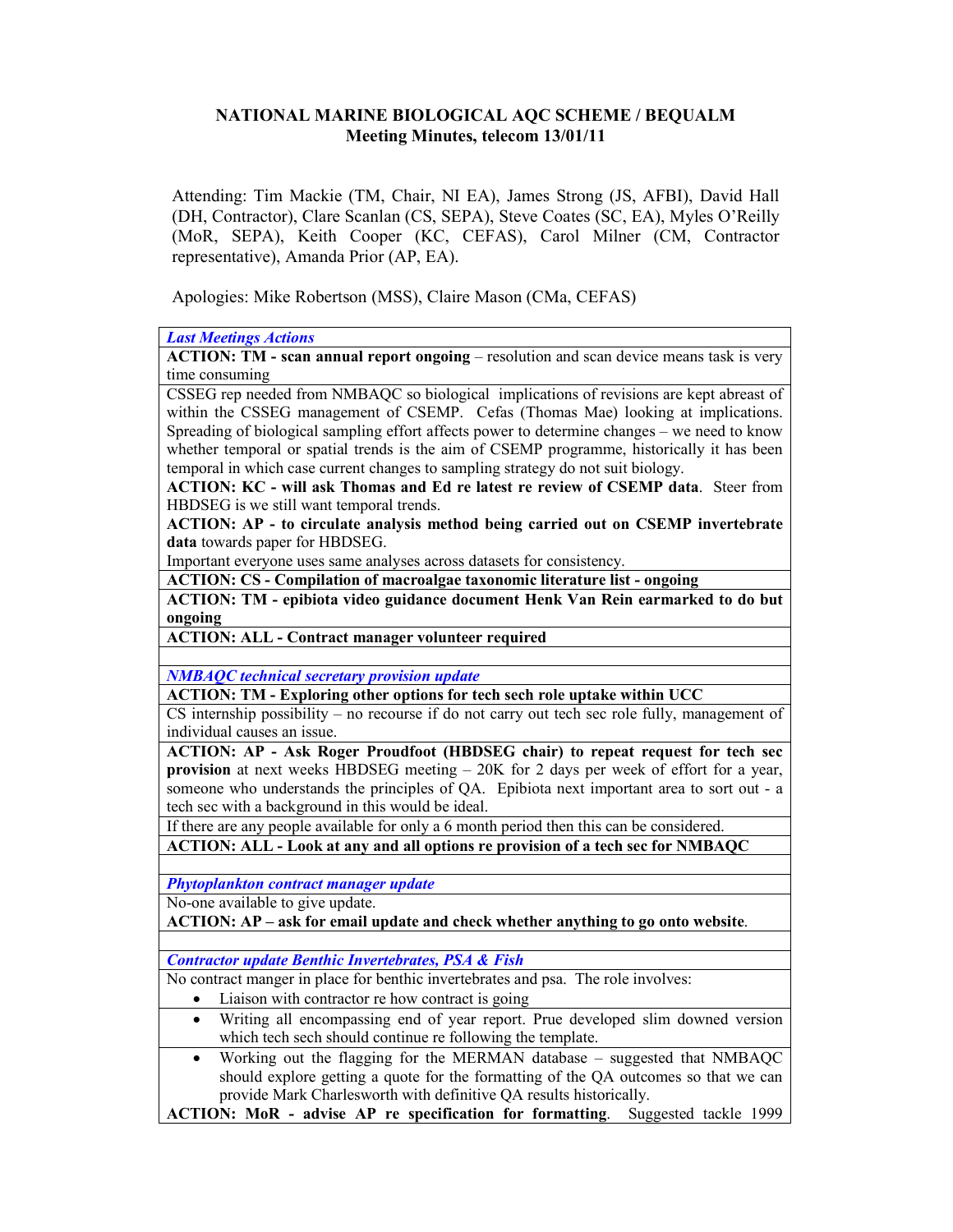onwards, need to know labs as well as sites (3 digit name and MERMAN name) and positions for each year.

## ACTION: TM – will talk to BODC re extraction of lab, site, year and position information.

• Distribute Statement of Performance annually

Fish –RT about to go in February - fish in alcohol with images

RRT completed and reported, 20 subscirbers, 18 submissions one lost in post (TNT). Results generally good, some did not provide all 15 fish – 258 taxa only 20 errors – gobies, pipefish, grey mullet and sand eels clear area of difficulty, shanny, dragonet, herring and plaice also cropped up. Body rings of pipefish better approach to id? Gobies (pigment patterns)/mullet size dictates whether juv or adult literature should be used. In field id v difficult re smaller fish, probably should be viewed under microscope at lab.

Inverts – Yr 16, 40 labs participated. Own samples completed, just need to produce own sample summary report to go onto web plus annual report.

ACTION: DH – circulate completed annual reports to committee for comment during interim without a contract manager.

## ACTION: ALL - NMBAQC committee needs to sign reports above off before they go on website.

Yr 17 40 labs participated.

RT39 completed 25 taxa, 14 new taxa to the ring test, interim results circulated December, final bulletin to come waiting on taxa name change update and external verification of Leitoscoloplos / Scoloplos taxon.

RT40 to go out in February – target on species at the limit of their range

LR – 10 of 16 sets of speciments received, to date; 2 reported.

OS – 37 participants, 33 have sent in their OS data; 72 samples received, to date; 6 reported. MB – artificial sample to 10 labs 8 have returned so far

Work Shop – oversubscribed – feedback provided by 32/33 participants.

Post workshop outputs from updates by experts will go on web, cd rom for participants will have additional literature and images.

PSA - Draft report format presented to committee; Interim report sent out in Jan/Feb. 2 of 4 exercises have gone out. Redesigned data form to take raw data and final interpretation, some complaints re time taken to fill out form, an automation can be worked in to address this but time to do this will not be available to much later in year. PS36 37 muddy  $\&$  sandy respectively. Optional for labs to submit derived stats. 10 reps went to bench mark lab for PS36 & PS37 - confident that replicates were good. Some fliers in lab data – this may be due to this being the first yr participants asked to follow SOP, 2 labs did not follow SOP, long term this may cause difficulties. i.e. use of peroxide which is not in SOP, sieve and lazer, cant compare line on line. Plot of data shows it is tighter than previous run when no standard SOP available. Presentation of data needs clarifying in-line with PSA report outcomes. Currently suggest using z-scores on the individual half phi intervals –

need to establish what the standard to follow is for future and apply retrospectively. With a view to applying pass fail criteria.

ACTION: ALL - NMBAQC committee to pass on draft PS36 & PS37 reports to sediment colleagues and feedback comments for an Interim report format.

Macroalgae contract manager update

%  $cover - z$  score calculated in relation to mean, 14 labs, 33 individuals took part. Feedback taking into account by contractor. More to do re GIS for % cover

Biomass 12 labs, 24 individuals. Mixed Feedback – some scathing about use of J cloths, others suggested alternative fabrics and muddier sediment – contractor trialling a different mixture. Macroalgale modules being run earlier - in Feb 2011, so effectively 2 tests in Year 17.

**Rockyshore ring test -** 10 labs, 21 individuals – late report due to misunderstanding. Feedback asked for more supplementary information, CS will review draft species list to check feedback has been taken on board. Ensure the photos are not tagged with species names.

**Reverse ring test** only 3 participants – contractors asked to write a short report; not received yet. Only 2 signed up for February run so this makes it financially unviable. Suggested this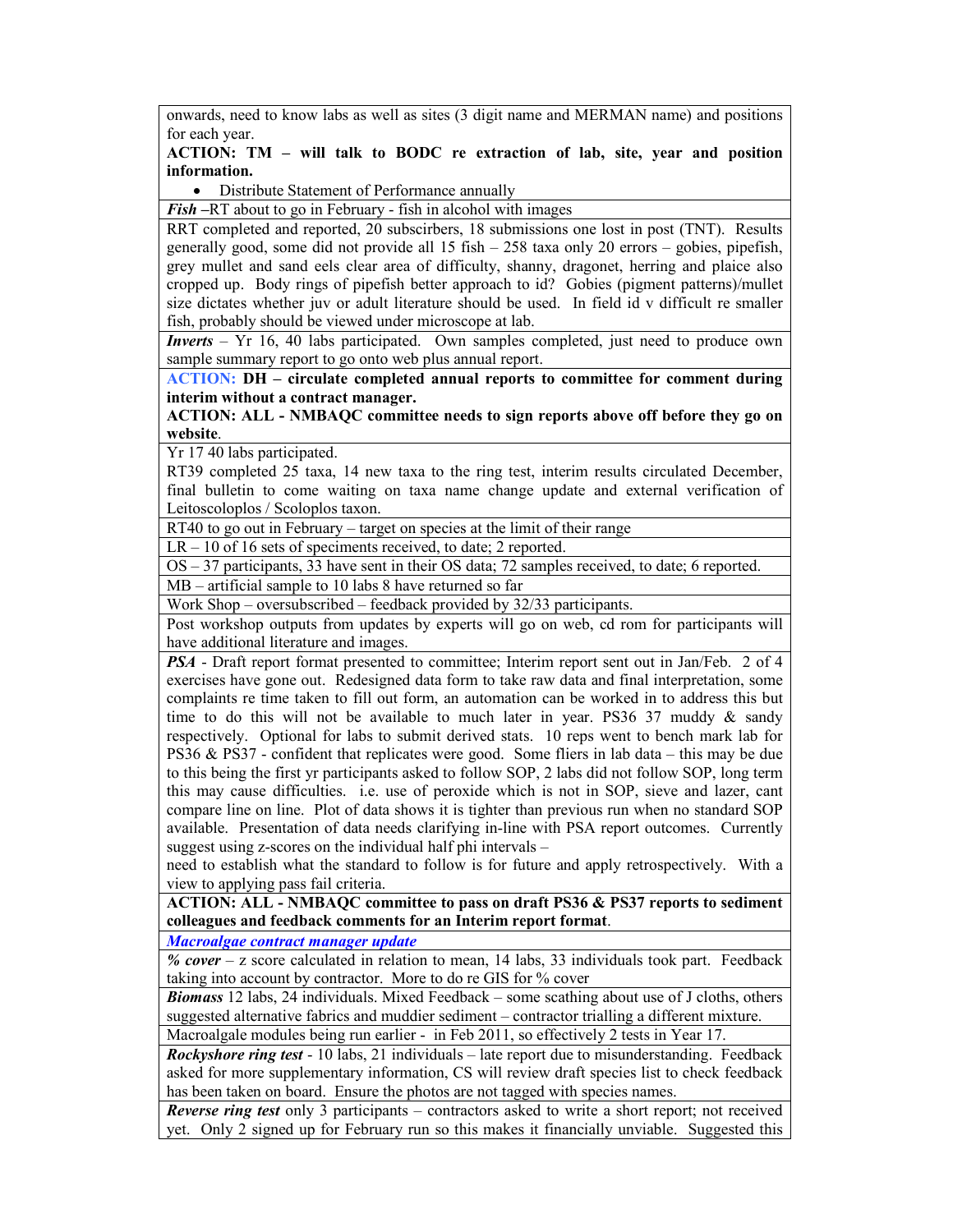could be run as an own sample (specimen) where participant liaises/pays directly to a contractor rather than scheme – suggest to contractors to provide a set price but without guarantee of numbers.

ACTION: AP/CS – to explore this option for future

ACTION: CS - Info on what NMBAQC does i.e. "not auditing" needs to be made clearer in Macroalgae module communications. Send a draft to Mandy.

ACTION: ALL - Info note and application for yr 18 - all to review and make sure our remit is clear. DH will send what he sends out re module remits.  $AP -$  to circulate draft Info note.

ACTION: AP – to inform previous participants now that Macroalgae components are starting earlier due to feedback that people want to complete before start of sampling season. ACTION: AP/TM to ensure all participants from their organisation are signed up for Feb

ACTION: CS – to look into advertising Feb modules on phycological sites

PSA SOP update

CMa not available to give PSA guidance developments, but provided email of timetable of work which committee agreed to:

 $17<sup>th</sup> - 21<sup>st</sup>$  Jan 2011 – Complete PSA recommendations –

 $24<sup>th</sup>$  -28<sup>th</sup> Jan 2011- Final review

ACTION: ALL - complete FINAL review in week 24<sup>th</sup>-28<sup>th</sup>

 $31<sup>st</sup>$  Jan – 4<sup>th</sup> Feb - finalise document.

 $7<sup>th</sup>$  Feb onwards –

ACTION: CMa - to send final version to all NMBAQC participants and anyone involve in the workshop to request feedback.

Green book update needs PSA SOP to go into it, and a link to benthic SOP to be included. ACTION: TM – will forward SOP/links on for inclusion in Green book.

Fish contract manager update

Fish workshop in April - 14 definites for workshop with a potential 7 further Still waiting for costings from Dove lab

Taxonomy experts costs acquired (includes provision of fish)

IFCA taking on more monitoring re fish stock monitoring so keen to get up to speed with fish monitoring protocols, extra day to cover this would be beneficial to at least 50% of participants. Seine, fyke and small beam trawl could be covered.

30 people maximum

Need flyer

ACTION: SC - will produce flyer and circulate to committee before sending out. AP to send out so that application responses and subsequent invoicing is kept as simple as possible.

Accomodation list can be provided by DH as per that sent out for invert ws.

ACTION: DH - will forward accommodation list to SC

Date of workshop is  $w/c$  4<sup>th</sup> April.

Promote NMBAQC participation at workshop particularly for IFCA's as their monitoring data will be used for MSFD and other statutory purposes.

Finance manager update

AOB

Use of NMBAQC logo - participants taking part in OS invertebrate module are entitled to use so long as they do not claim to be NMBAQC accredited.